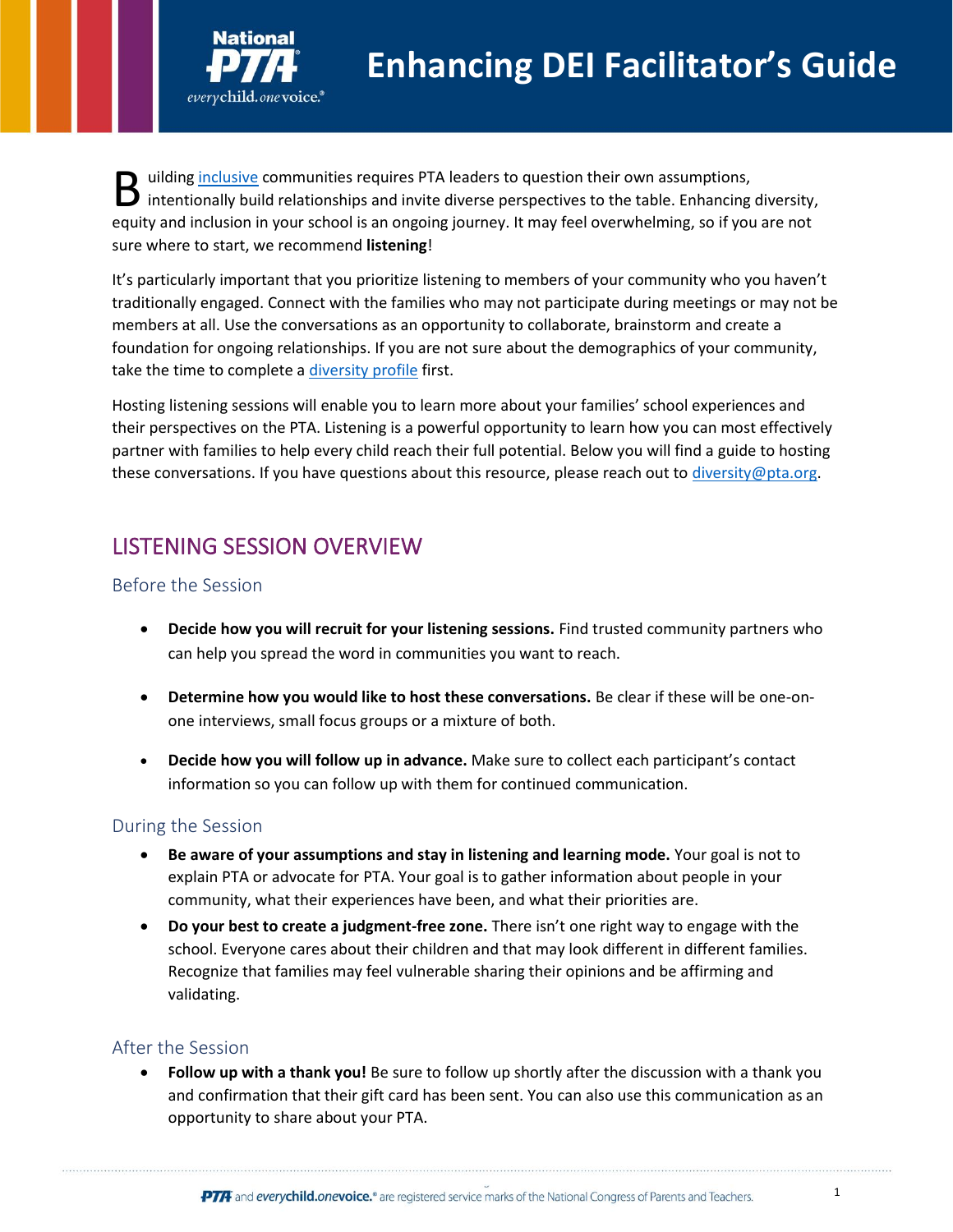

• **Reach back out as you develop your roadmap.** It is essential that you continue to communicate with participants as you develop your roadmap. Since these community members shared their time and thoughts, make sure you circle back and share updates and continue to be open to feedback, as you do this work.

## AGENDA

#### 45-60 MIN. DEPENDING ON THE GROUP SIZE

- Welcome, Setting the Stage & Introductions (10 min.)
- Group Questions and Discussion- (30-45 min.)
- Closing & Next Steps (5 min.)

## SESSION INTRODUCTION – 10 MIN.

#### Setting the Stage

- Greeting—Introduce yourself, with your name and PTA role, and share that you appreciate people taking the time to share their thoughts and experiences.
- Overview of the conversation
	- $\rightarrow$  Today, we're here to learn more about the ways you prefer to engage in your children's school life. Engagement takes many forms—it could look like watching your child in a concert or a talent show, cheering them on during a sports game, helping them homework, advocating for their needs and accommodations, volunteering at a school event, or attending a PTA meeting.
	- $\rightarrow$  We're going to discuss your experience with the PTA, the ways you're most interested in engaging, and how we can better serve you. We know it's possible that you may not want to engage with the PTA for a variety of reasons. Whatever your experience—good or bad we'd like to hear it today.
	- $\rightarrow$  And we're going to share our plan to continue this conversation with you as we develop a plan to help us bridge the gaps and needs in our school community.

#### Group Agreement

- Create a safe space
- Speak from your own experience
- Hold confidentiality

#### **Introductions**

- Introduce yourself first! Include your name (again), number of kids, what grades they're in and your role in the PTA.
- Ask participants to please share their name, # of kids and what grades they're in.